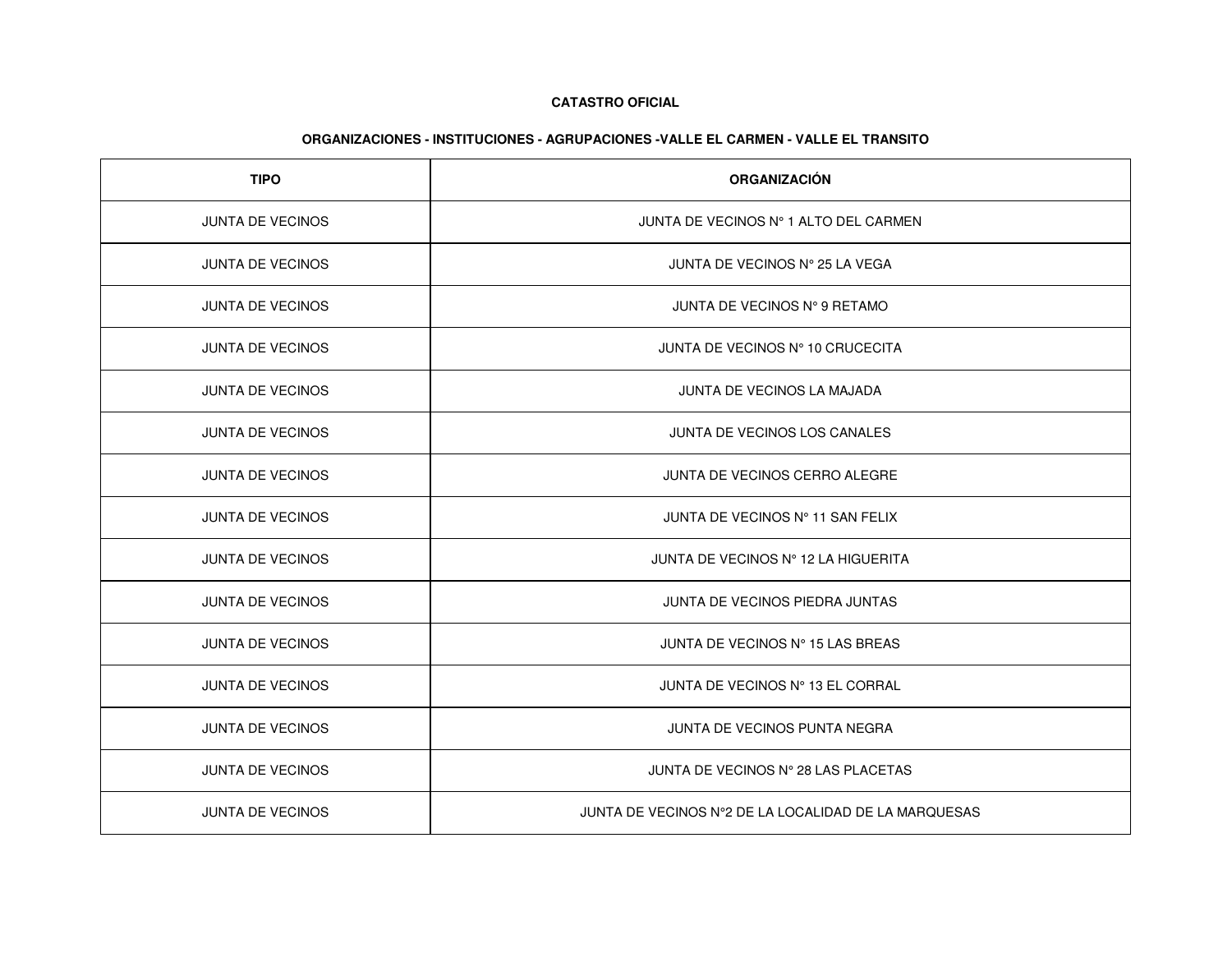| <b>JUNTA DE VECINOS</b> | JUNTA DE VECINOS EL OLIVO                 |
|-------------------------|-------------------------------------------|
| <b>JUNTA DE VECINOS</b> | JUNTA DE VECINOS Nº 3 CHIGUINTO           |
| <b>JUNTA DE VECINOS</b> | JUNTA DE VECINOS LAS PIRCAS               |
| <b>JUNTA DE VECINOS</b> | JUNTA DE VECINOS Nº 4 LOS PERALES         |
| <b>JUNTA DE VECINOS</b> | JUNTA DE VECINOS Nº 21 CHANCHOQUÍN CHICO  |
| JUNTA DE VECINOS        | JUNTA DE VECINOS Nº 18 CHANCHOQUIN GRANDE |
| <b>JUNTA DE VECINOS</b> | JUNTA DE VECINOS VILLA PRAT               |
| <b>JUNTA DE VECINOS</b> | JUNTA DE VECINOS Nº 5 EL TRÁNSITO         |
| <b>JUNTA DE VECINOS</b> | JUNTA DE VECINOS Nº 17 LA ARENA           |
| <b>JUNTA DE VECINOS</b> | JUNTA DE VECINOS Nº 19 QUEBRADA DE PINTE  |
| JUNTA DE VECINOS        | JUNTA DE VECINOS Nº 20 LA ANGOSTURA       |
| <b>JUNTA DE VECINOS</b> | JUNTA DE VECINOS N° 6 LA PAMPA            |
| <b>JUNTA DE VECINOS</b> | JUNTA DE VECINOS Nº 22 LOS TAMBOS         |
| <b>JUNTA DE VECINOS</b> | JUNTA DE VECINOS Nº 23 CHOLLAY            |
| JUNTA DE VECINOS        | JUNTA DE VECINOS Nº 7 CONAY               |
| <b>JUNTA DE VECINOS</b> | <b>JUNTA DE VECINOS ALBARICOQUE</b>       |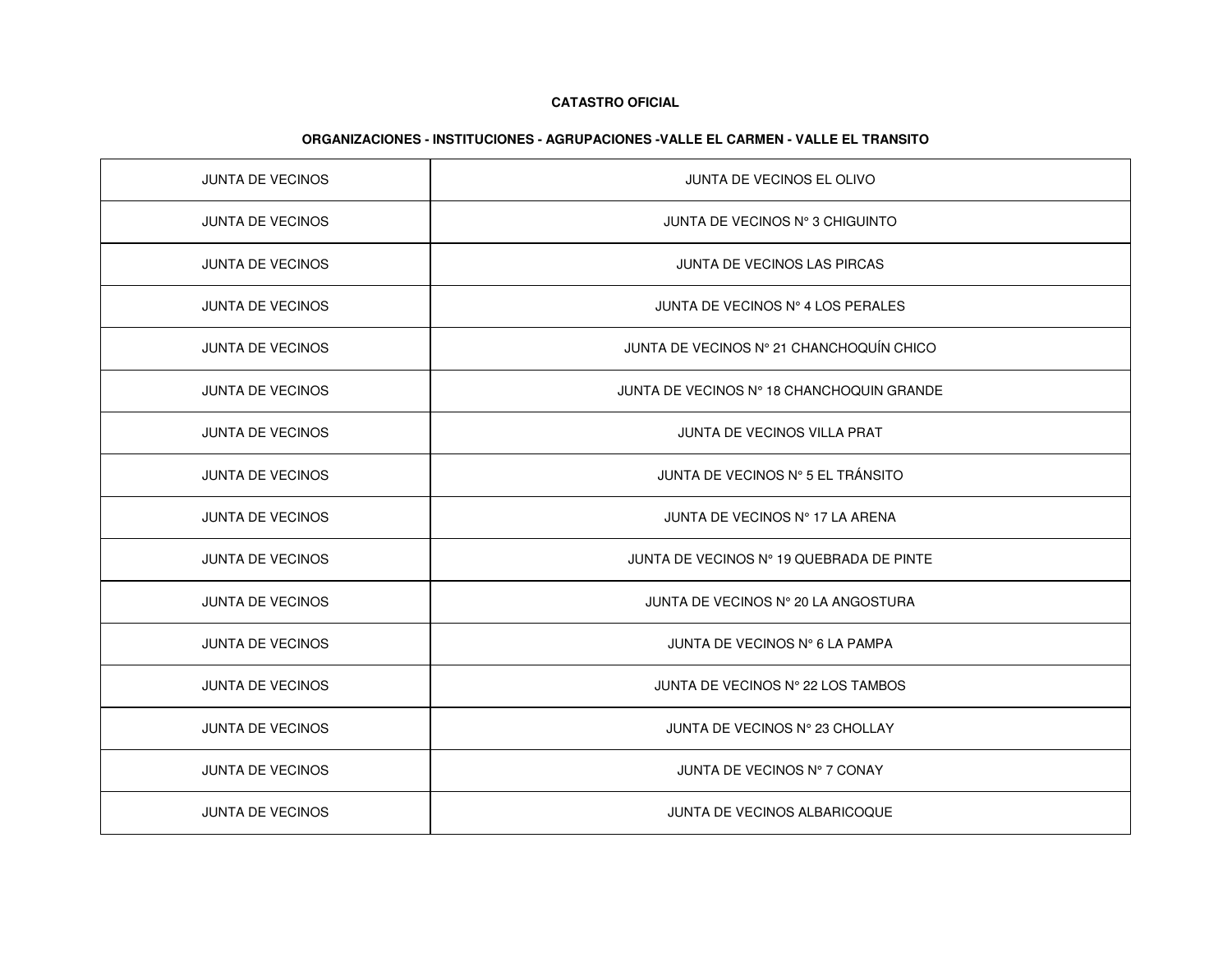| <b>JUNTA DE VECINOS</b>  | JUNTA DE VECINOS Nº 31 MALAGUÍN               |
|--------------------------|-----------------------------------------------|
| <b>JUNTA DE VECINOS</b>  | JUNTA DE VECINOS Nº 8 VALERIANO               |
| <b>JUNTA DE VECINOS</b>  | JUNTA DE VECINOS EL ALGODÓN                   |
| JUNTA DE VECINOS         | JUNTA DE VECINOS EL CHURCAL                   |
| <b>JUNTA DE VECINOS</b>  | UNIÓN COMUNAL JUNTA DE VECINOS                |
| <b>JUNTA DE VECINOS</b>  | JUNTA DE VECINOS LOS PERALES NORTE            |
| <b>JUNTA DE VECINOS</b>  | JUNTA DE VECINOS Nº29 LA ARENA ALTA           |
| <b>CLUB ADULTO MAYOR</b> | CLUB ADULTO MAYOR NUESTRA SRA DEL CARMEN      |
| <b>CLUB ADULTO MAYOR</b> | CLUB DE ADULTO MAYOR EL RETAMO                |
| <b>CLUB ADULTO MAYOR</b> | CLUB DE ADULTO MAYOR CONQUISTADORES DEL VALLE |
| <b>CLUB ADULTO MAYOR</b> | CLUB DE ADULTO MAYOR SANTA TERESITA           |
| <b>CLUB ADULTO MAYOR</b> | CLUB DE ADULTO MAYOR SAGRADA FAMILIA          |
| <b>CLUB ADULTO MAYOR</b> | CLUB DE ADULTO MAYOR EL CORRAL                |
| <b>CLUB ADULTO MAYOR</b> | CLUB DE ADULTO MAYOR LAS MARQUESAS            |
| <b>CLUB ADULTO MAYOR</b> | CLUB DE ADULTO MAYOR BELLO ATARDECER          |
| <b>CLUB ADULTO MAYOR</b> | CLUB DE ADULTO MAYOR NUEVA ESPERANZA          |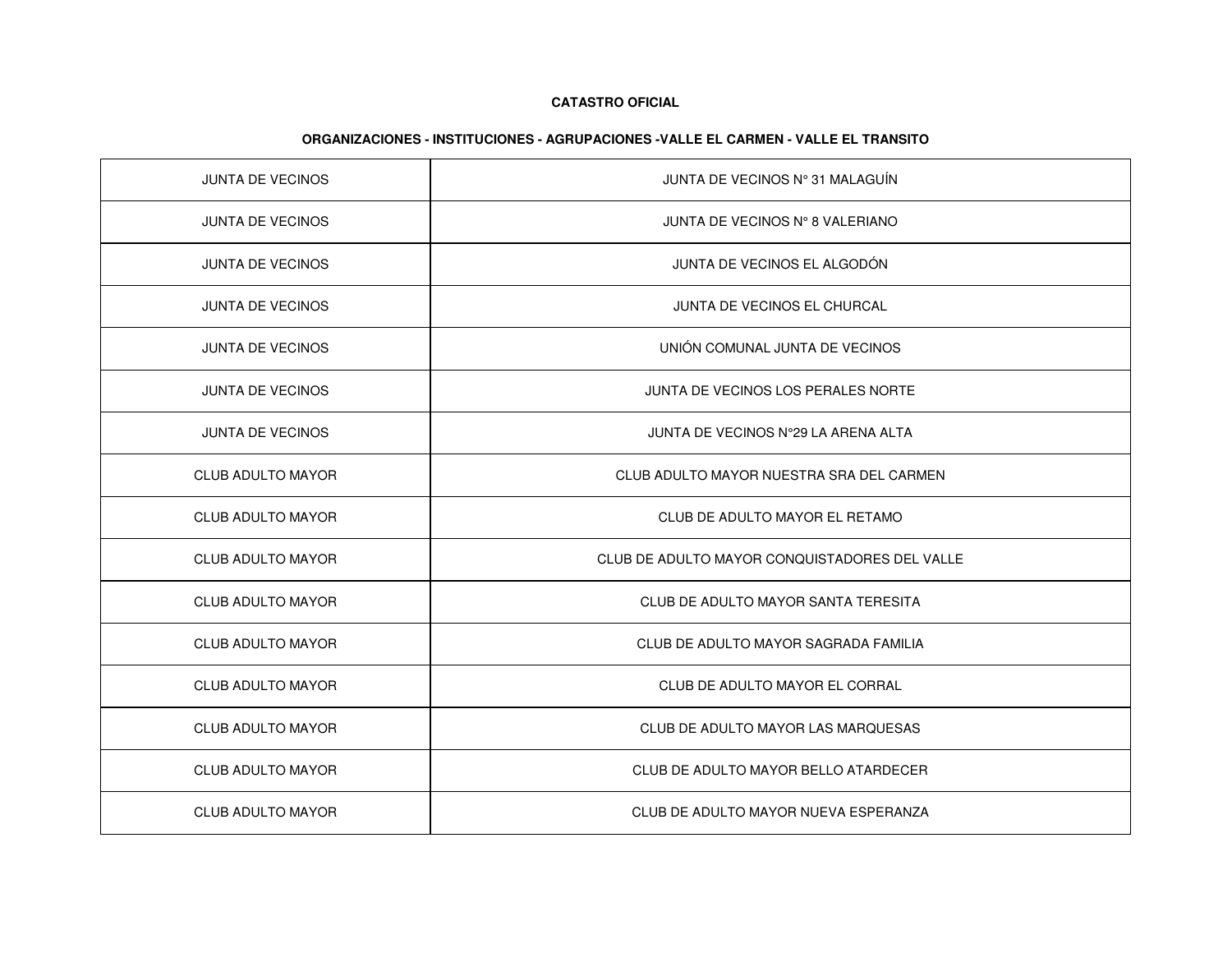| <b>CLUB ADULTO MAYOR</b> | CLUB DE ADULTO MAYOR HERMOSOS AÑOS                 |
|--------------------------|----------------------------------------------------|
| <b>CLUB ADULTO MAYOR</b> | CLUB DE ADULTO MAYOR SAN ANTONIO                   |
| <b>CLUB ADULTO MAYOR</b> | CLUB DE ADULTO MAYOR SAN ISIDRO                    |
| <b>CLUB ADULTO MAYOR</b> | CLUB DE ADULTO MAYOR NUEVO AMANECER                |
| <b>CLUB ADULTO MAYOR</b> | CLUB DE ADULTO MAYOR NUESTRA SEÑORA DE LOURDES     |
| <b>CLUB ADULTO MAYOR</b> | UNION COMUNAL DE ADULTOS MAYORES                   |
| <b>CLUB ADULTO MAYOR</b> | CLUB DE ADULTO MAYOR LA ESPERANZA DE LA ARENA BAJA |
| <b>CENTRO DE MADRES</b>  | CENTRO DE MADRES MARTA BRUNET                      |
| <b>CENTRO DE MADRES</b>  | CENTRO DE MADRES LA MAJADA                         |
| CENTRO DE MADRES         | CENTRO DE MADRES NUESTRA SRA DE LA MERCED          |
| <b>CENTRO DE MADRES</b>  | CENTRO DE MADRES SANTA ROSA DE LIMA                |
| <b>CENTRO DE MADRES</b>  | CENTRO DE MADRES EL ESFUERZO                       |
| <b>CENTRO DE MADRES</b>  | CENTRO DE MADRES NUEVO AMANECER                    |
| <b>CENTRO DE MADRES</b>  | CENTRO DE MADRES VALLE HERMOSO                     |
| <b>CENTRO DE MADRES</b>  | CENTRO DE MADRES UNIÓN EL TRANSITO                 |
| <b>CENTRO DE MADRES</b>  | CENTRO DE MADRES SANTA CLARITA                     |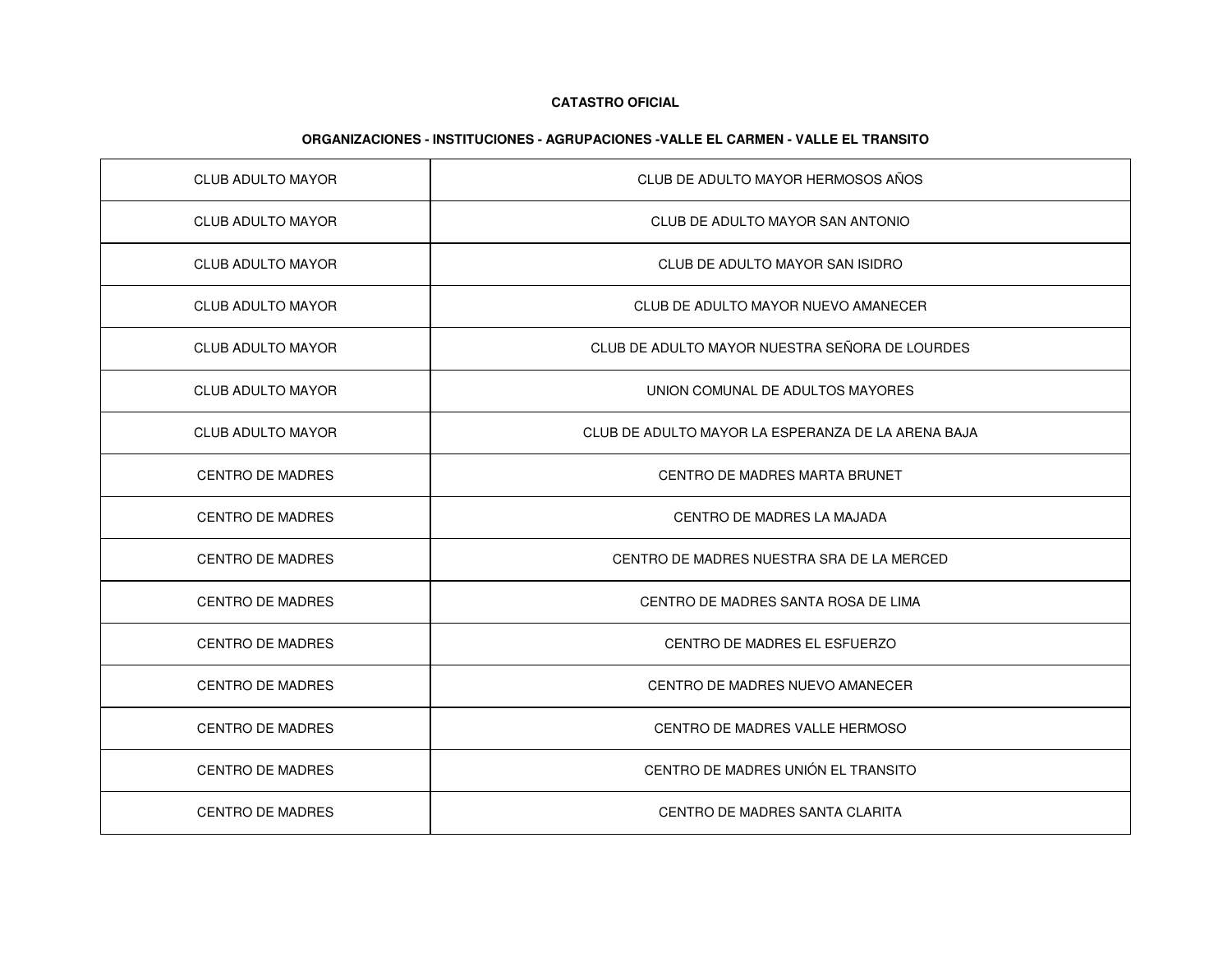| CENTRO DE MADRES            | <b>CENTRO DE MADRES LA PAMPA</b>                          |
|-----------------------------|-----------------------------------------------------------|
| <b>CENTRO DE MADRES</b>     | CENTRO DE MADRES LOS TAMBOS                               |
| <b>CENTRO DE MADRES</b>     | <b>CENTRO DE MADRES CONAY</b>                             |
| <b>CENTRO DE MADRES</b>     | CENTRO DE MADRES SANTA MARTA                              |
| <b>CENTRO DE MADRES</b>     | CENTRO DE MADRES NUEVA ESPERANZA                          |
| <b>CENTRO DE MADRES</b>     | CENTRO DE MADRES MUJERES EMPRENDEDORAS DE CERRO ALEGRE    |
| <b>TALLERES ARTESANALES</b> | TALLER ARTESANAL EL TELAR                                 |
| <b>TALLERES ARTESANALES</b> | TALLER ARTESANAL ESPERANZA                                |
| <b>TALLERES ARTESANALES</b> | TALLER ARTESANAL CORAZON DE PALOMA                        |
| <b>CLUBES DEPORTIVOS</b>    | CLUB DEPORTIVO Y RECREATIVO ANDINO LA VEGA                |
| <b>CLUBES DEPORTIVOS</b>    | CLUB DEPORTIVO Y RECREATIVO ESFUERZO DE RETAMO            |
| <b>CLUBES DEPORTIVOS</b>    | CLUB DEPORTIVO Y RECREATIVO CRUZ VERDE CRUCECITA          |
| <b>CLUBES DEPORTIVOS</b>    | CLUB DEPORTIVO Y RECREATIVO CERRO ALEGRE                  |
| <b>CLUBES DEPORTIVOS</b>    | CLUB DEPORTIVO Y RECREATIVO JUVENTUD AMERICA              |
| <b>CLUBES DEPORTIVOS</b>    | CLUB DEPORTIVO Y RECREATIVO FRONTERA DEL HUASCO EL CORRAL |
| <b>CLUBES DEPORTIVOS</b>    | CLUB DEPORTIVO Y RECREATIVO CONDORES DEL TERRON           |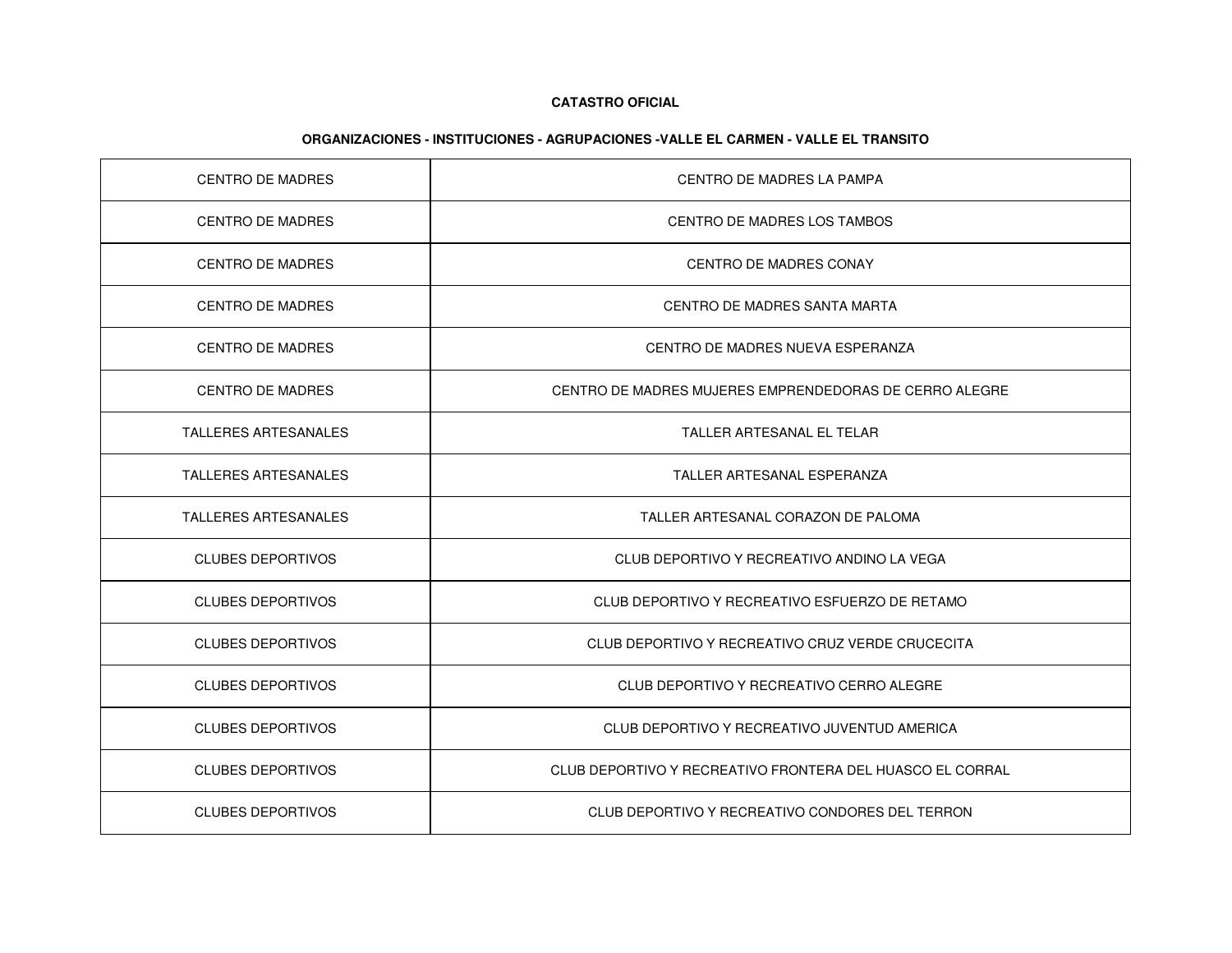| <b>CLUBES DEPORTIVOS</b> | CLUB DEPORTIVO Y RECREATIVO UNION LAS MARQUESAS         |
|--------------------------|---------------------------------------------------------|
| <b>CLUBES DEPORTIVOS</b> | CLUB DEPORTIVO VERDE MAR                                |
| <b>CLUBES DEPORTIVOS</b> | CLUB DEPORTIVO Y RECREATIVO SPORTING ESTRELLA           |
| <b>CLUBES DEPORTIVOS</b> | CLUB DEPORTIVO Y RECREATIVO UNION EL TRANSITO           |
| <b>CLUBES DEPORTIVOS</b> | CLUB DEPORTIVO Y RECREATIVO PORVENIR                    |
| <b>CLUBES DEPORTIVOS</b> | CLUB DEPORTIVO LIBERTAD DIAGUITA                        |
| <b>CLUBES DEPORTIVOS</b> | CLUB DEPORTIVO Y RECREATIVO CRUZEIRO                    |
| <b>CLUBES DEPORTIVOS</b> | CLUB DEPORTIVO Y RECREATIVO ESPERANZA LOS TAMBOS        |
| <b>CLUBES DEPORTIVOS</b> | CLUB DEPORTIVO Y RECREATIVO ESTRELLA DE CHOLLAY         |
| <b>CLUBES DEPORTIVOS</b> | CLUB DEPORTIVO Y RECREATIVO ALIANZA CONAY               |
| <b>CLUBES DEPORTIVOS</b> | CLUB DEPORTIVO Y RECREATIVO FUERZA CORDILLERANA         |
| <b>CLUBES DEPORTIVOS</b> | ASOCIACION DE FUTBOL HUASCO ALTO - EL TRANSITO          |
| <b>CLUBES DEPORTIVOS</b> | CLUB DEPORTIVO Y RECREATIVO CULTURAL DIAGUITAS DE COLPE |
| <b>CLUBES DEPORTIVOS</b> | CLUB DEPORTIVO Y RECREATIVO UNIÓN EL SOMBRÍO            |
| <b>CLUBES DEPORTIVOS</b> | ASOCIACIÓN SAN FELIX                                    |
| <b>CLUBES DEPORTIVOS</b> | CLUB DEPORTIVO Y RECREATIVO EL OLIVO                    |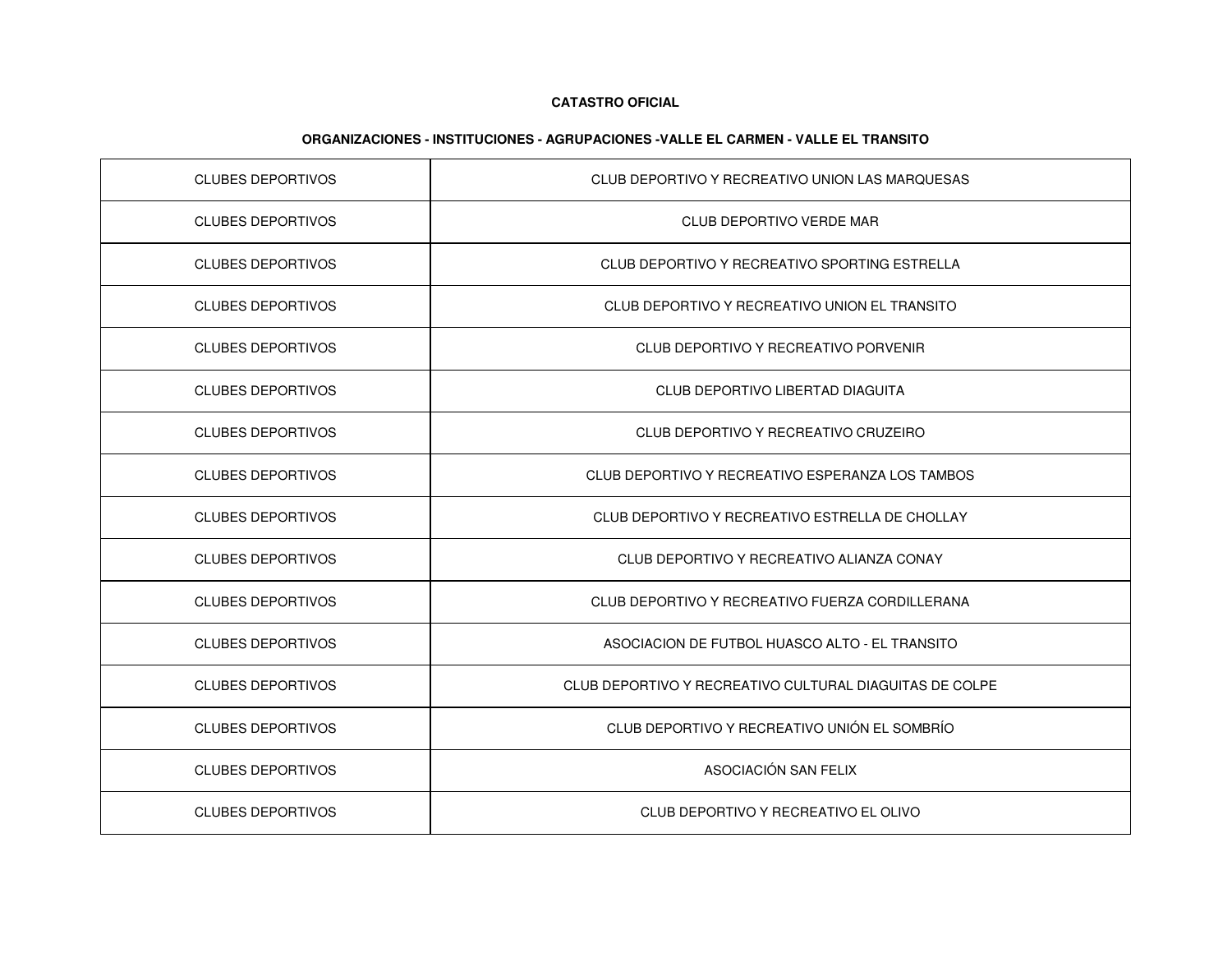| <b>CLUBES DEPORTIVOS</b>         | CLUB DEPORTIVO IGNACIO FRANCO                                      |
|----------------------------------|--------------------------------------------------------------------|
| <b>CLUBES DEPORTIVOS</b>         | AGRUPACIÓN DEPORTIVA, CULTURAL SOCIAL Y RECREATIVA DEL HUASCO ALTO |
| <b>CLUBES DEPORTIVOS</b>         | CLUB DEPORTIVO Y RECREATIVO RAYUELA LOS MALAGUEÑOS                 |
| <b>CLUBES DEPORTIVOS</b>         | ASOCIACIÓN DE FUTBOL CONAY                                         |
| <b>COMITÉ AGUA POTABLE RURAL</b> | COMITÉ DE AGUA POTABLE RURAL ALTO DEL CARMEN                       |
| COMITÉ AGUA POTABLE RURAL        | COMITÉ DE AGUA POTABLE RURAL LA VEGA                               |
| COMITÉ AGUA POTABLE RURAL        | COMITÉ DE AGUA POTABLE RURAL RETAMO                                |
| COMITÉ AGUA POTABLE RURAL        | COMITÉ DE AGUA POTABLE RURAL CRUCECITA- LA MAJADA                  |
| COMITÉ AGUA POTABLE RURAL        | COMITÉ AGUA POTABLE RURAL SAN FELIX                                |
| COMITÉ AGUA POTABLE RURAL        | COMITÉ DE AGUA POTABLE RURAL LA HIGUERITA                          |
| COMITÉ AGUA POTABLE RURAL        | COMITÉ DE AGUA POTABLE RURAL PIEDRAS JUNTAS                        |
| COMITÉ AGUA POTABLE RURAL        | COMITÉ DE AGUA POTABLE RURAL LAS BREAS                             |
| COMITÉ AGUA POTABLE RURAL        | COMITÉ DE AGUA POTABLE RURAL EL CORRAL                             |
| COMITÉ AGUA POTABLE RURAL        | COMITÉ DE AGUA POTABLE RURAL DE LA LOCALIDAD DE LAS MARQUESAS      |
| COMITÉ AGUA POTABLE RURAL        | COMITÉ DE AGUA POTABLE RURAL CHIGUINTO                             |
| <b>COMITÉ AGUA POTABLE RURAL</b> | COMITÉ AGUA POTABLE RURAL LOS PERALES                              |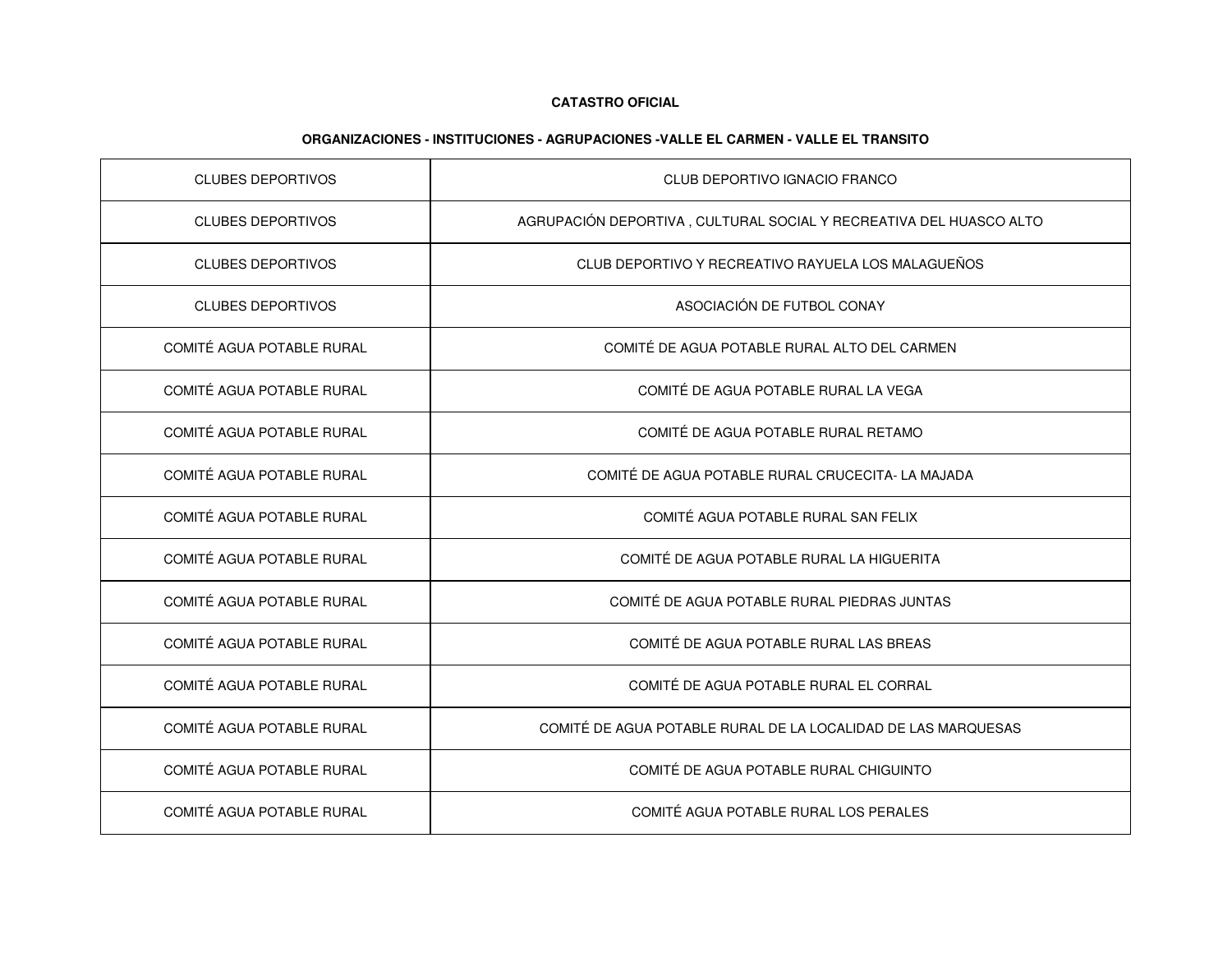| COMITÉ AGUA POTABLE RURAL              | COMITÉ DE AGUA POTABLE RURAL CHANCHOQUIN CHICO                               |
|----------------------------------------|------------------------------------------------------------------------------|
| COMITÉ AGUA POTABLE RURAL              | COMITÉ DE AGUA POTABLE RURAL EL TRANSITO                                     |
| COMITÉ AGUA POTABLE RURAL              | COMITÉ DE AGUA POTABLE RURAL LA ARENA                                        |
| COMITÉ AGUA POTABLE RURAL              | COMITÉ DE AGUA POTABLE RURAL LA ANGOSTURA- LA PAMPA                          |
| COMITÉ AGUA POTABLE RURAL              | COMITÉ DE AGUA POTABLE RURAL CONAY -LOS TAMBOS                               |
| COMITÉ AGUA POTABLE RURAL              | COMITÉ DE AGUA POTABLE RURAL CHOLLAY                                         |
| COMITÉ AGUA POTABLE RURAL              | COMITÉ DE AGUA RURAL ARTESANAL CONAY ALTO                                    |
| COMITÉ AGUA POTABLE RURAL              | COMITÉ DE AGUA POTABLE RURAL MALAGUÍN                                        |
| COMITÉ AGUA POTABLE RURAL              | COMITÉ DE AGUA POTABLE RURAL JUNTA DE VALERIANO                              |
| COMITÉ AGUA POTABLE RURAL              | COMITÉ DE AGUA POTABLE RURAL EL ALGODÓN- EL SOMBRIO                          |
| GRUPOS, TALLERES Y COMITES PRODUCTIVOS | <b>GRUPO PRODUCTIVO AGROCRU</b>                                              |
| GRUPOS, TALLERES Y COMITES PRODUCTIVOS | GRUPO PRODUCTIVO AMANECER DE LA LOCALIDAD DE LAS BREAS                       |
| GRUPOS, TALLERES Y COMITES PRODUCTIVOS | COMITÉ PRODUCTIVO OASIS DE CORDILLERA                                        |
| <b>CLUB DE HUASOS</b>                  | CLUB DE HUASOS SIERRA NEVADA EL CORRAL                                       |
| <b>CLUB DE HUASOS</b>                  | CLUB DE CARRERAS A LA CHILENA, DEPORTES TRADICIONALES Y CULTURALES DEL VALLE |
| <b>CLUB DE HUASOS</b>                  | CLUB DE HUASOS VALLE EL TRANSITO                                             |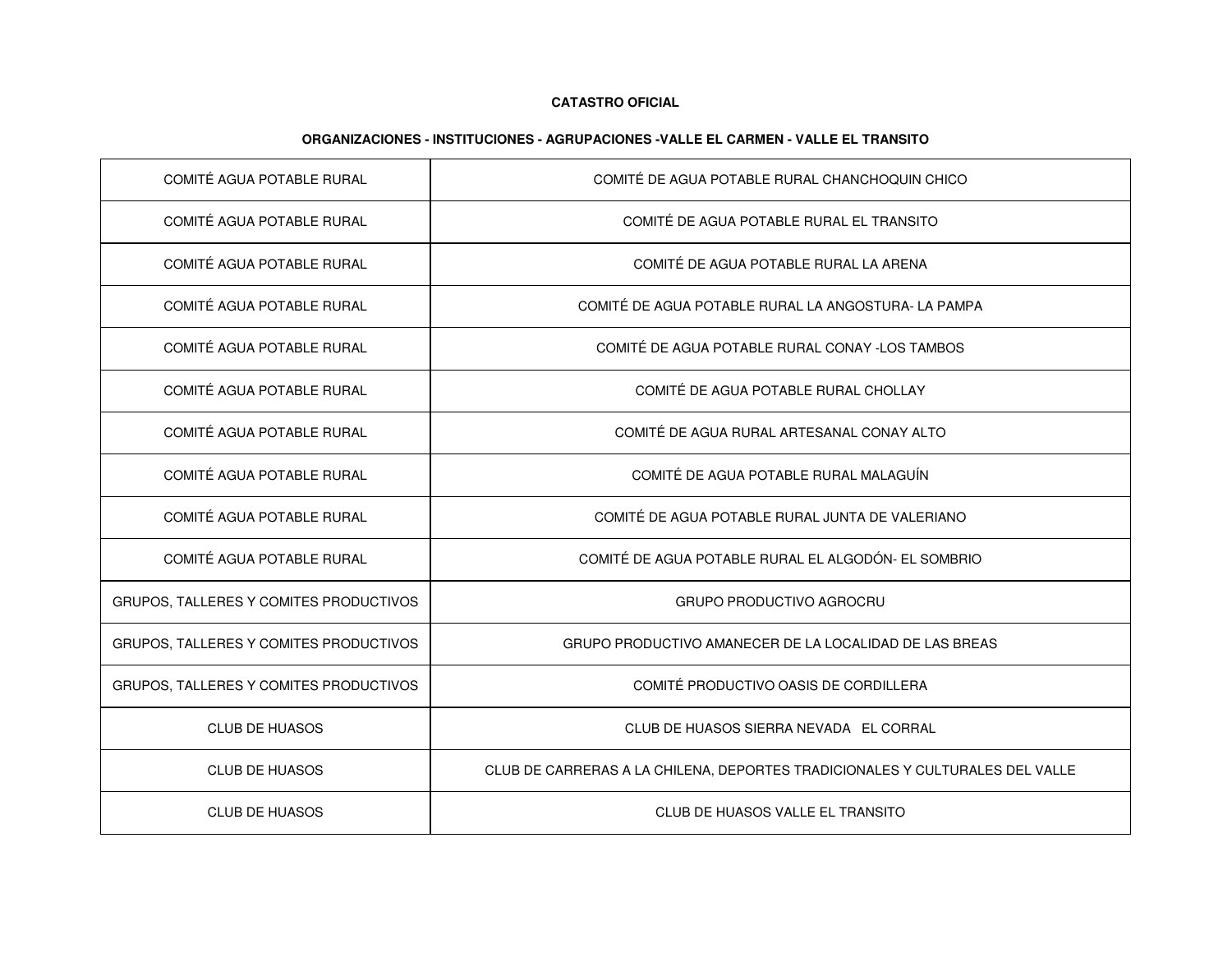| <b>CLUB DE HUASOS</b>                 | <b>CLUB DE HUASOS CONAY</b>                                       |
|---------------------------------------|-------------------------------------------------------------------|
| <b>CLUB DE HUASOS</b>                 | CLUB DE HUASOS FRONTERA NEVADA                                    |
| <b>CLUB DE HUASOS</b>                 | CLUB DE HUASOS EL CRIOLLITO                                       |
| <b>CLUB DE HUASOS</b>                 | CLUB DE HUASOS LAS BREAS                                          |
| <b>HABITACIONAL</b>                   | COMITÉ HABITACIONAL VIVERO II                                     |
| <b>HABITACIONAL</b>                   | COMITÉ HABITACIONAL VILLA EL PARAISO - LA VEGA                    |
| <b>HABITACIONAL</b>                   | COMITÉ HABITACIONAL UNIÓN ESPERANZA VALLE DEL TRÁNSITO            |
| <b>GRUPOS FOLCLÓRICOS</b>             | AGRUPACION FOLCLÓRICA RENACER                                     |
| <b>GRUPOS FOLCLÓRICOS</b>             | GRUPO FOLCLÓRICO FLORECER LOS TAMBOS                              |
| <b>CENTROS DE PADRES Y APODERADOS</b> | CENTRO DE PADRES Y APODERADOS ESCUELA RICARDO CAMPILLAY           |
| CENTROS DE PADRES Y APODERADOS        | CENTRO DE PADRES Y APODERADOS JARDIN INFANTIL SEMILLITAS DE AMOR  |
| CENTROS DE PADRES Y APODERADOS        | CENTRO DE PADRES Y APODERADOS LICEO ALTO DEL CARMEN               |
| CENTROS DE PADRES Y APODERADOS        | CENTRO DE PADRES Y APODERADOS JARDIN INFANTIL LOS GRILLITOS       |
| <b>CENTROS DE PADRES Y APODERADOS</b> | CENTRO DE PADRES Y APODERADOS ESCUELA E-54 DE SAN FELIX           |
| <b>CENTROS DE PADRES Y APODERADOS</b> | CENTRO DE PADRES Y APODERADOS JARDIN INFANTIL FRUTITOS DEL VALLE. |
| CENTROS DE PADRES Y APODERADOS        | CENTRO DE PADRES Y APODERADOS ESCUELA ARTURO ALVEAR RAMOS         |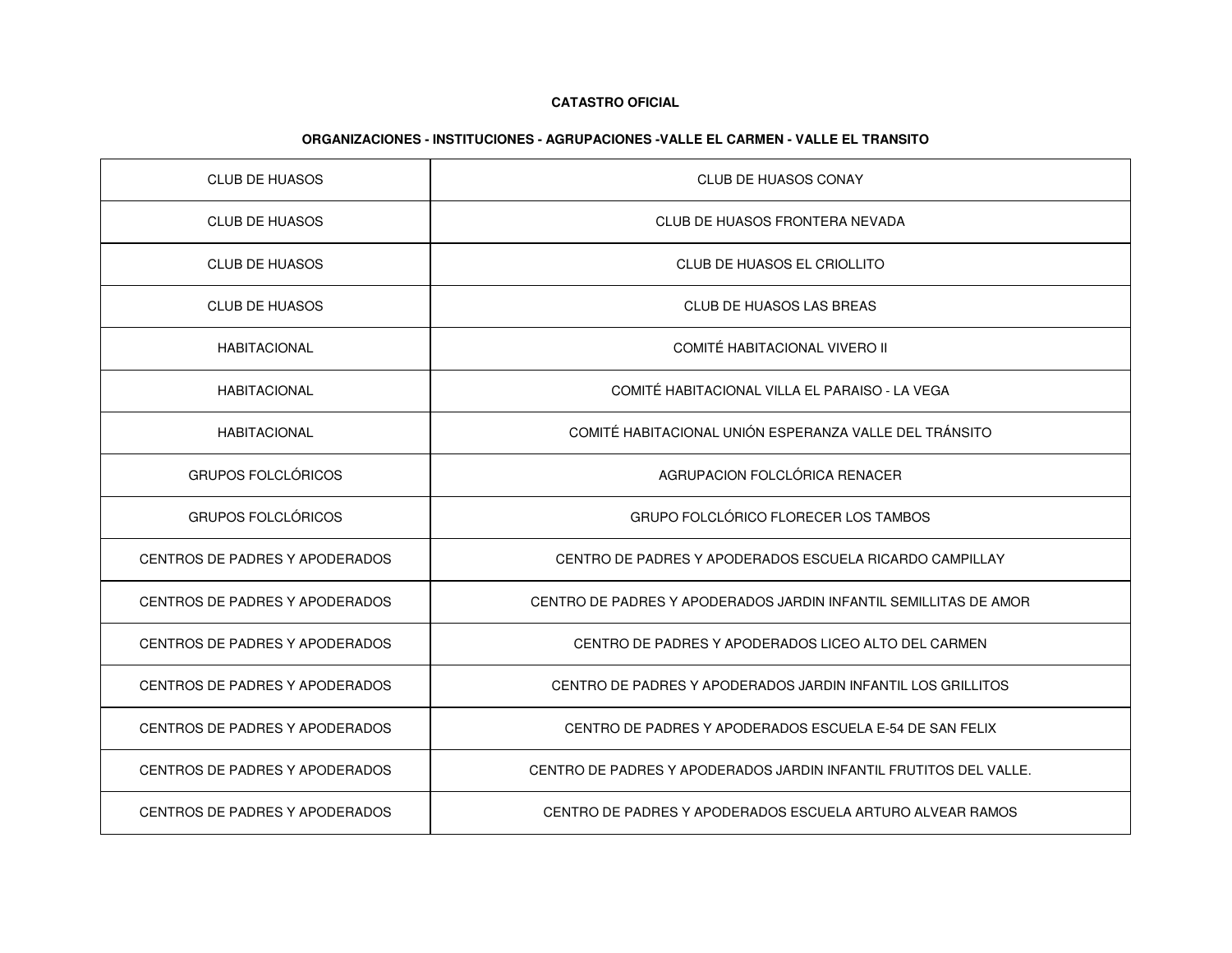| CENTROS DE PADRES Y APODERADOS | CENTRO DE PADRES Y APODERADOS JARDIN INFANTIL SENDERO DE ESPERANZA       |
|--------------------------------|--------------------------------------------------------------------------|
| CENTROS DE PADRES Y APODERADOS | CENTRO DE PADRES Y APODERADOS ESCUELA G-47                               |
| CENTROS DE PADRES Y APODERADOS | CENTRO DE PADRES Y APODERADOS ESCUELA SARA CRUZ ALVAYAY                  |
| CENTROS DE PADRES Y APODERADOS | CENTRO DE PADRES Y APODERADOS JARDIN INFANTIL NEVADITO                   |
| CENTROS DE PADRES Y APODERADOS | CENTRO DE PADRES Y APODERADOS ESCUELA EL TAMBO                           |
| <b>VARIAS</b>                  | CONSEJO DE DESARROLLO DE SALUD SAN FÉLIX                                 |
| <b>VARIAS</b>                  | CONSEJO DE DESARROLLO DE SALUD EL TRANSITO                               |
| <b>VARIAS</b>                  | COMITÉ DE TURISMO VALLE LOS NATURALES DEL RIO EL TRANSITO                |
| <b>VARIAS</b>                  | PAJARETEROS DEL HUASCO ALTO                                              |
| <b>VARIAS</b>                  | AGRUPACION DE DISCAPACITADOS HUASCOALTINOS                               |
| <b>VARIAS</b>                  | AGRUPACION DEPORTIVA, SOCIAL Y CULTURAL DE FUNCIONARIOS A HONORARIOS     |
| <b>VARIAS</b>                  | AGRUPACIÓN SOCIAL, DEPORTIVA Y CULTURAL LA RINCONADA                     |
| <b>VARIAS</b>                  | AGRUPACIÓN CULTURAL, SOCIAL, DEPORTIVA Y RECREATIVA "KITANTY WIL ANTU"   |
| <b>VARIAS</b>                  | AGRUPACIÓN CULTURAL ENTRE VALLES                                         |
| <b>VARIAS</b>                  | AGRUPACIÓN CULTURAL, SOCIAL, DEPORTIVA Y RECREATIVA "FLORECER DEL VALLE" |
| <b>VARIAS</b>                  | AGRUPACION OREJITAS                                                      |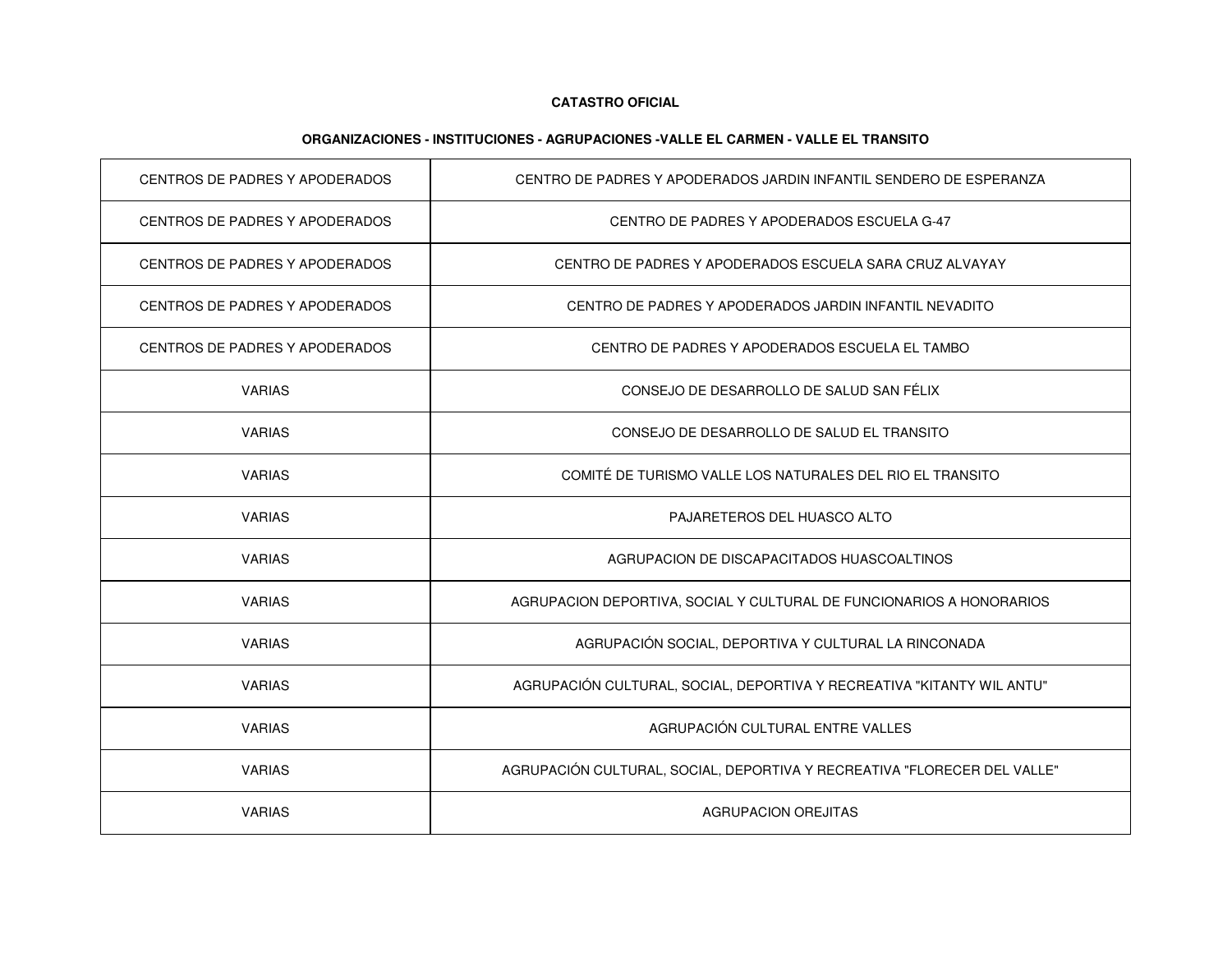| <b>VARIAS</b>      | <b>CLUB RAYUELA LOS COPIHUES</b>                                      |
|--------------------|-----------------------------------------------------------------------|
| <b>VARIAS</b>      | CLUB DE RAYUELA UNIÓN LA FRAGUA                                       |
| <b>VARIAS</b>      | AGRUPACION DEPORTIVA, CULTURAL SOCIAL Y RECREATIVA HUASCO ALTO        |
| COMUNIDAD INDÍGENA | COMUNIDAD INDÍGENA DIAGUITA YASTAI JUNTA DE VALERIANO                 |
| COMUNIDAD INDÍGENA | COMUNIDAD INDÍGENA DIAGUITA EL TRÁNSITO                               |
| COMUNIDAD INDÍGENA | COMUNIDAD INDÍGENA DIAGUITA TATUL LOS PERALES                         |
| COMUNIDAD INDÍGENA | COMUNIDAD INDÍGENA DIAGUITA FLOR DE AMANCAY ALTO DEL CARMEN           |
| COMUNIDAD INDÍGENA | COMUNIDAD INDÍGENA DIAGUITA PAYTEPEN CHANCHOQUIN GRANDE               |
| COMUNIDAD INDÍGENA | COMUNIDAD INDÍGENA DIAGUITA CHANCHOQUIN CHICO                         |
| COMUNIDAD INDÍGENA | COMUNIDAD INDÍGENA DIAGUITA CHIGUINTO                                 |
| COMUNIDAD INDÍGENA | COMUNIDAD INDÍGENA DIAGUITA PLACETA                                   |
| COMUNIDAD INDÍGENA | COMUNIDAD INDÍGENA DIAGUITA SIERRA DE HUACHACAN EL CORRAL (EL CARMEN) |
| COMUNIDAD INDÍGENA | COMUNIDAD INDÍGENA DIAGUITA ALTA CORDILLERA LA PLATA (EL CARMEN)      |
| COMUNIDAD INDÍGENA | COMUNIDAD INDÍGENA DIAGUITA PAUL LA ARENA                             |
| COMUNIDAD INDÍGENA | COMUNIDAD INDÍGENA DIAGUITA PATAY CO LA ARENA                         |
| COMUNIDAD INDÍGENA | COMUNIDAD INDÍGENA DIAGUITA PATAY CO LA VEGA                          |